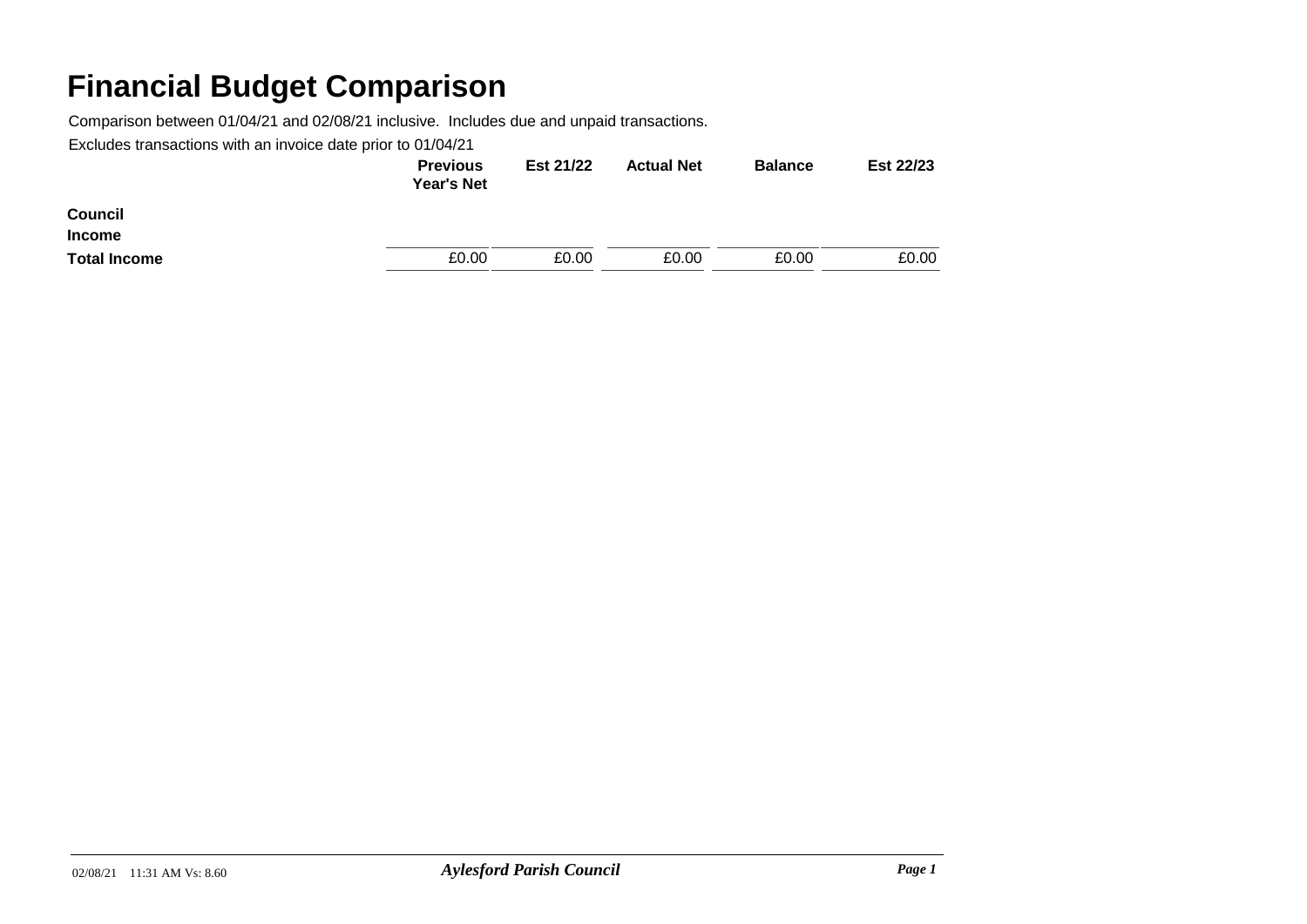Comparison between 01/04/21 and 02/08/21 inclusive. Includes due and unpaid transactions.

|                          |                             | <b>Previous</b><br><b>Year's Net</b> | Est 21/22 | <b>Actual Net</b> | <b>Balance</b> | Est 22/23 |
|--------------------------|-----------------------------|--------------------------------------|-----------|-------------------|----------------|-----------|
| <b>Expenditure</b>       |                             |                                      |           |                   |                |           |
| 503                      | H M Customs VAT Expenditure | £0.00                                | £0.00     | £0.00             | £0.00          | £0.00     |
| <b>Total Expenditure</b> |                             | £0.00                                | £0.00     | £0.00             | £0.00          | £0.00     |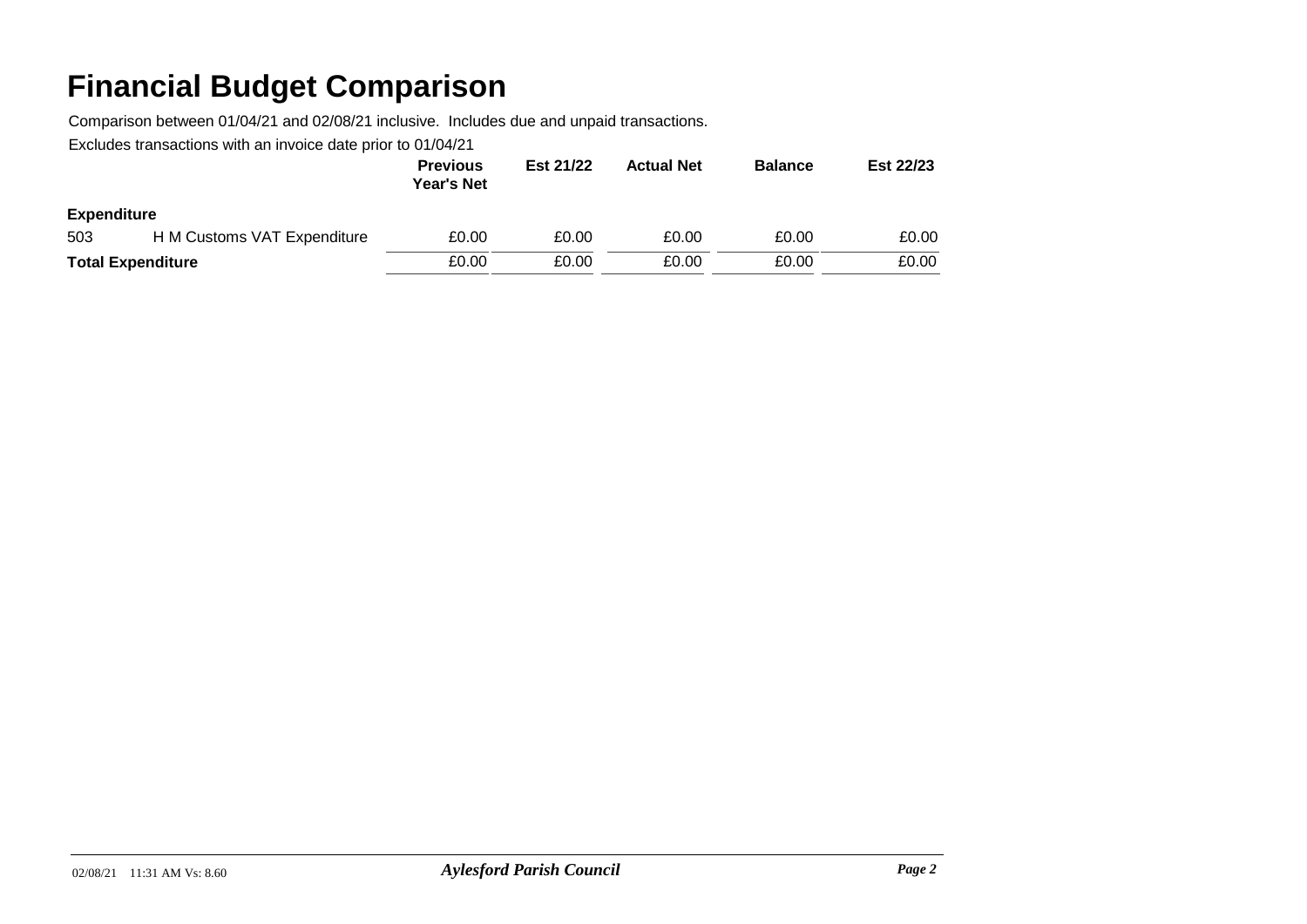Comparison between 01/04/21 and 02/08/21 inclusive. Includes due and unpaid transactions.

|                                                |                                            | <b>Previous</b><br>Year's Net | Est 21/22   | <b>Actual Net</b> | <b>Balance</b> | Est 22/23 |
|------------------------------------------------|--------------------------------------------|-------------------------------|-------------|-------------------|----------------|-----------|
| <b>Policy &amp; Resources</b><br><b>Income</b> |                                            |                               |             |                   |                |           |
| 1101                                           | Income                                     |                               |             |                   |                |           |
| 1101/1                                         | Car Parking                                | £700.00                       | £700.00     | £700.00           | £0.00          | £0.00     |
| 1101/2                                         | <b>Rugby/Netball Rent</b>                  | £4,675.40                     | £4,700.00   | £1,168.85         | $-£3,531.15$   | £0.00     |
| 1101/3                                         | Loan Repayments                            |                               |             |                   |                |           |
| 1101/3/1                                       | <b>Tunbury Hall</b>                        | £0.00                         | £0.00       | £0.00             | £0.00          | £0.00     |
| 1101/3/2                                       | <b>AVCC</b>                                | £0.00                         | £0.00       | £0.00             | £0.00          | £0.00     |
| 1101/3/3                                       | Walderslade Baptist Church                 | £0.00                         | £0.00       | £0.00             | £0.00          | £0.00     |
| 1101/3                                         | Total                                      | £0.00                         | £0.00       | £0.00             | £0.00          | £0.00     |
| 1101/4                                         | Wayleaves                                  | £169.37                       | £100.00     | £0.00             | $-E100.00$     | £0.00     |
| 1101/5                                         | Miscellaneous                              | £17,230.00                    | £200.00     | £0.00             | $-E200.00$     | £0.00     |
| 1101/7                                         | Sale of Redundant equipment                | £0.00                         | £0.00       | £0.00             | £0.00          | £0.00     |
| 1101                                           | Total                                      | £22,774.77                    | £5,700.00   | £1,868.85         | $-£3,831.15$   | £0.00     |
| 1102                                           | Precept                                    | £219,500.00                   | £200,355.00 | £100,177.50       | -£100,177.50   | £0.00     |
| 1103                                           | <b>Interest Current</b>                    | £0.00                         | £0.00       | £0.00             | £0.00          | £0.00     |
| 1104                                           | Van Income                                 | £169.90                       | £0.00       | £0.00             | £0.00          | £0.00     |
| 1105                                           | <b>Interest Metro Instant Savings</b>      | £0.00                         | £0.00       | £0.00             | £0.00          | £0.00     |
| 1107                                           | <b>Banner Fees</b>                         | £330.00                       | £300.00     | £220.00           | $-£80.00$      | £0.00     |
| 1108                                           | Interest Cambridge & Counties<br>A 12month | £0.00                         | £500.00     | £0.00             | $-E500.00$     | £0.00     |
| 1109                                           | <b>Interest Nationwide Instant Saver</b>   | £95.76                        | £500.00     | £20.57            | $-E479.43$     | £0.00     |
| 1110                                           | Interest Cambridge & Counties<br>12month   | £726.46                       | £0.00       | £0.00             | £0.00          | £0.00     |
| 1112                                           | Interest Cambridge & Counties 2<br>year    | £886.97                       | £0.00       | £0.00             | £0.00          | £0.00     |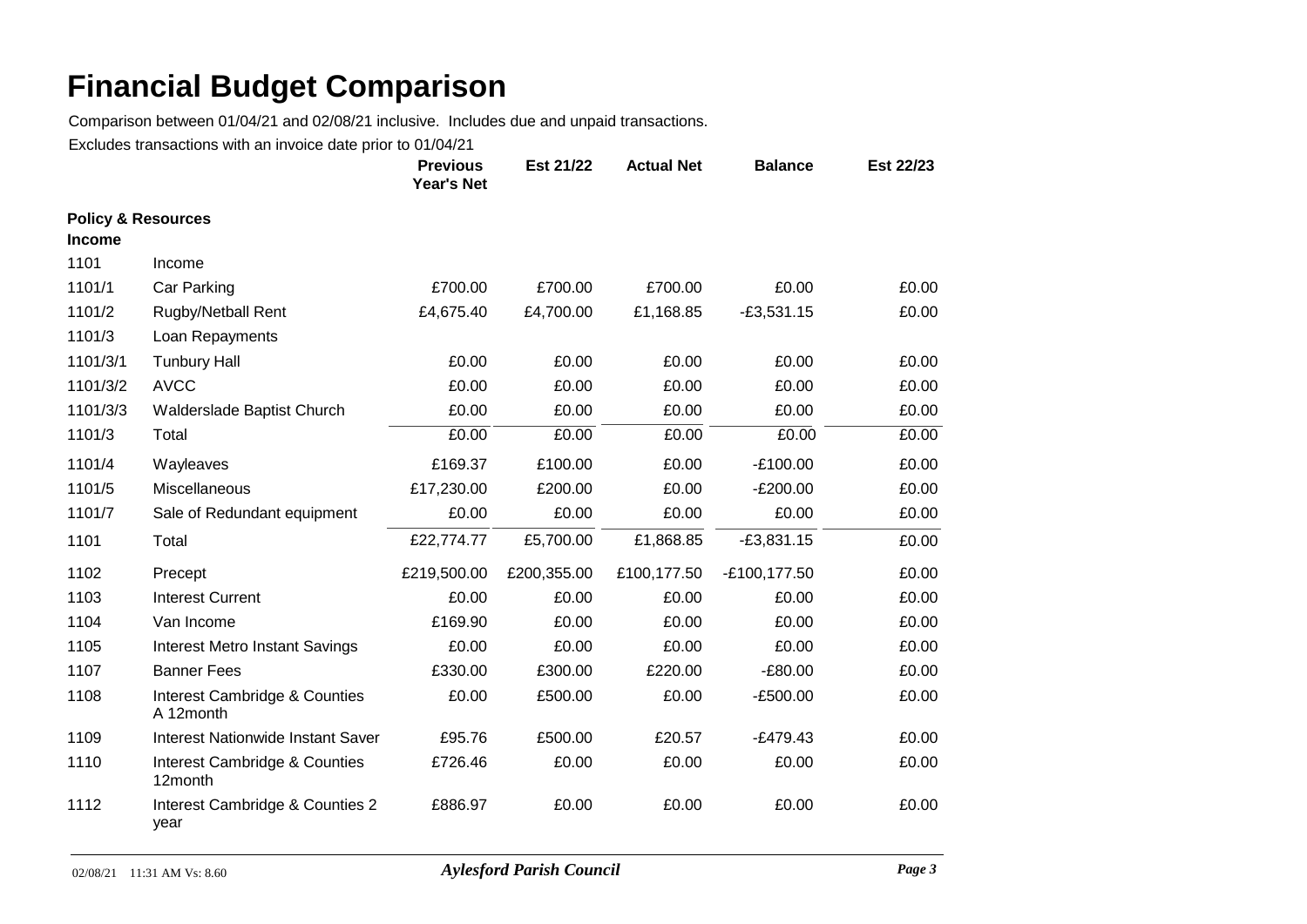Comparison between 01/04/21 and 02/08/21 inclusive. Includes due and unpaid transactions.

|                     |                                            | <b>Previous</b><br><b>Year's Net</b> | Est 21/22   | <b>Actual Net</b> | <b>Balance</b> | Est 22/23 |
|---------------------|--------------------------------------------|--------------------------------------|-------------|-------------------|----------------|-----------|
| 1113                | Interest Cambridge & Counties<br>B 12month | £0.00                                | £500.00     | £0.00             | $-E500.00$     | £0.00     |
| <b>Total Income</b> |                                            | £244.483.86                          | £207,855.00 | £102,286.92       | E105.568.08-   | £0.00     |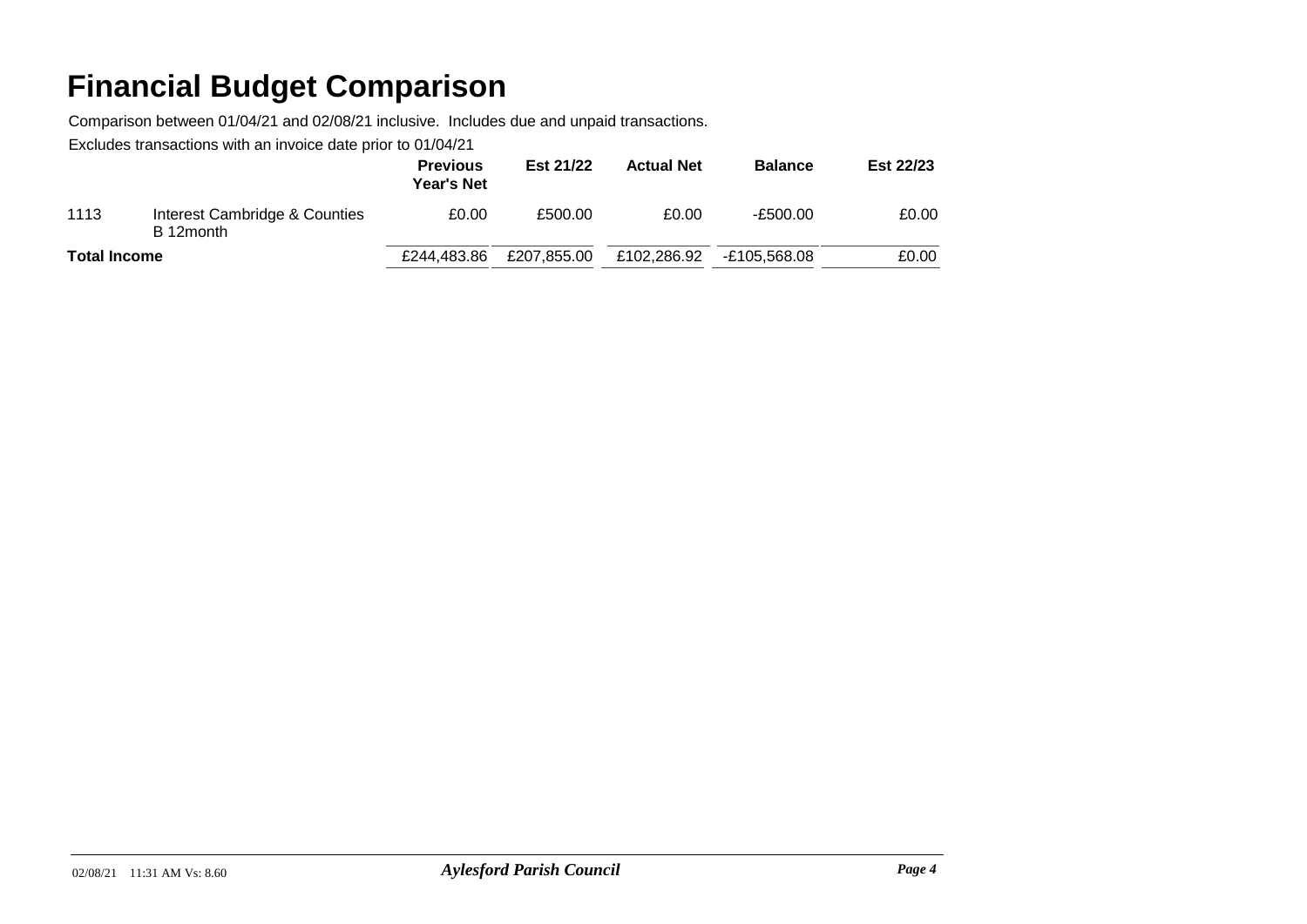Comparison between 01/04/21 and 02/08/21 inclusive. Includes due and unpaid transactions.

Excludes transactions with an invoice date prior to 01/04/21

|                    |                                      | <b>Previous</b><br>Year's Net | Est 21/22   | <b>Actual Net</b> | <b>Balance</b> | Est 22/23 |
|--------------------|--------------------------------------|-------------------------------|-------------|-------------------|----------------|-----------|
| <b>Expenditure</b> |                                      |                               |             |                   |                |           |
| 101                | Salaries/Wages                       |                               |             |                   |                |           |
| 101/1              | <b>Staff Salaries</b>                | £71,562.80                    | £80,000.00  | £20,561.00        | £59,439.00     | £0.00     |
| 101/2              | National Insurance                   | £19,473.85                    | £18,000.00  | £4,991.00         | £13,009.00     | £0.00     |
| 101/3              | Income Tax                           | £0.00                         | £0.00       | £0.00             | £0.00          | £0.00     |
| 101/4              | Overtime                             | £9,482.49                     | £5,000.00   | £1,804.77         | £3,195.23      | £0.00     |
| 101/5              | Chairman's allowance                 | £500.00                       | £500.00     | £125.00           | £375.00        | £0.00     |
| 101/6              | Cleaning                             | £504.00                       | £1,200.00   | £264.00           | £936.00        | £0.00     |
| 101/7              | Gatekeepers                          | £3,823.75                     | £3,200.00   | £1,128.00         | £2,072.00      | £0.00     |
| 101/8              | Pension                              | £6,425.25                     | £5,000.00   | £1,525.38         | £3,474.62      | £0.00     |
| 101                | Total                                | £111,772.14                   | £112,900.00 | £30,399.15        | £82,500.85     | £0.00     |
| 102                | Fees & Expenses                      |                               |             |                   |                |           |
| 102/1              | <b>Audit Commission</b>              | £1,775.00                     | £1,600.00   | £495.00           | £1,105.00      | £0.00     |
| 102/2              | <b>Planning Fees</b>                 | £0.00                         | £0.00       | £480.85           | $-E480.85$     | £0.00     |
| 102/3              | Legal Fees                           | £0.00                         | £0.00       | £0.00             | £0.00          | £0.00     |
| 102/4              | <b>Other Fees</b>                    | £480.00                       | £400.00     | £127.00           | £273.00        | £0.00     |
| 102/5              | Insurance (not vehicles)             | £4,013.37                     | £4,100.00   | £4,074.59         | £25.41         | £0.00     |
| 102/6              | <b>Bank Charges</b>                  | £0.00                         | £0.00       | £0.00             | £0.00          | £0.00     |
| 102/7              | Subscriptions & publications         | £2,136.62                     | £1,800.00   | £1,804.53         | $-E4.53$       | £0.00     |
| 102/8              | Car mileage, travel &<br>subsistence | £24.75                        | £100.00     | £0.00             | £100.00        | £0.00     |
| 102/9              | Conferences, seminars & training     | £432.00                       | £900.00     | £0.00             | £900.00        | £0.00     |
| 102/10             | Hire of halls                        | £0.00                         | £100.00     | £0.00             | £100.00        | £0.00     |
| 102                | Total                                | £8,861.74                     | £9,000.00   | £6,981.97         | £2,018.03      | £0.00     |

103 Office Running costs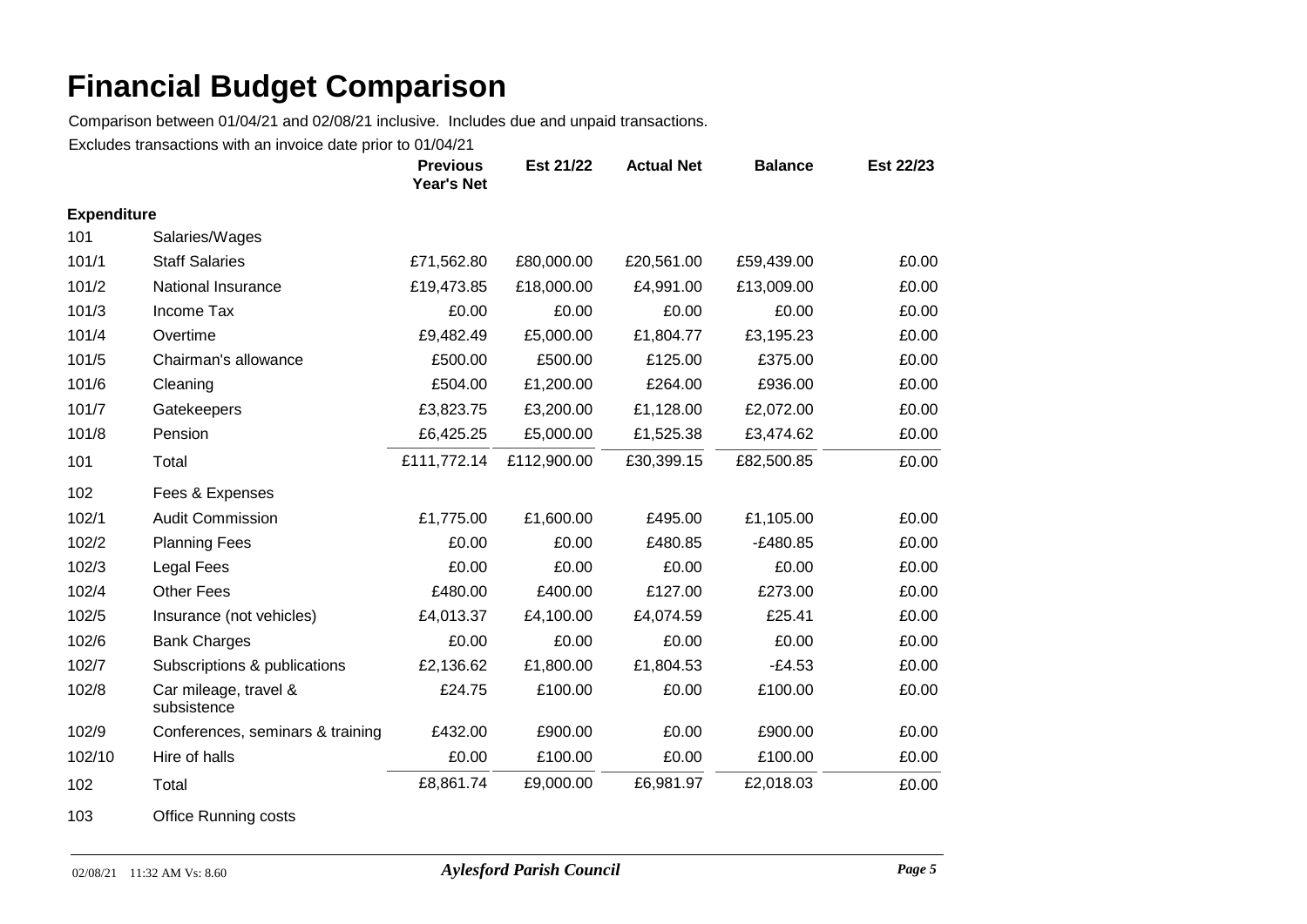Comparison between 01/04/21 and 02/08/21 inclusive. Includes due and unpaid transactions.

|       |                                                   | <b>Previous</b><br><b>Year's Net</b> | Est 21/22  | <b>Actual Net</b> | <b>Balance</b> | Est 22/23 |
|-------|---------------------------------------------------|--------------------------------------|------------|-------------------|----------------|-----------|
| 103/1 | Office Building, Rates and<br>Security            | £9,811.41                            | £7,600.00  | £2,526.42         | £5,073.58      | £0.00     |
| 103/2 | Water                                             | £2,851.58                            | £250.00    | £0.00             | £250.00        | £0.00     |
| 103/3 | Electricity & Gas                                 | £1,408.60                            | £1,350.00  | £401.56           | £948.44        | £0.00     |
| 103/4 | Telephones & Broadband                            | £1,578.09                            | £1,800.00  | £472.23           | £1,327.77      | £0.00     |
| 103/5 | Postage                                           | £133.50                              | £200.00    | £0.00             | £200.00        | £0.00     |
| 103/6 | <b>Computer Maintenance/Support</b>               | £3,854.35                            | £1,400.00  | £905.38           | £494.62        | £0.00     |
| 103/7 | <b>Office Equipment</b>                           | £118.14                              | £100.00    | £1,000.12         | $-E900.12$     | £0.00     |
| 103/8 | Stationery & Photocopying                         | £894.07                              | £1,000.00  | £348.34           | £651.66        | £0.00     |
| 103   | Total                                             | £20,649.74                           | £13,700.00 | £5,654.05         | £8,045.95      | £0.00     |
| 104   | <b>Vehicle Costs</b>                              |                                      |            |                   |                |           |
| 104/1 | Maintenance & Repairs                             | £1,252.91                            | £800.00    | £925.02           | $-E125.02$     | £0.00     |
| 104/2 | Insurance                                         | £1,285.27                            | £1,300.00  | £0.00             | £1,300.00      | £0.00     |
| 104/3 | Vehicle Tax                                       | £530.00                              | £700.00    | £550.00           | £150.00        | £0.00     |
| 104/4 | Fuel                                              | £1,249.57                            | £1,200.00  | £444.70           | £755.30        | £0.00     |
| 104   | Total                                             | £4,317.75                            | £4,000.00  | £1,919.72         | £2,080.28      | £0.00     |
| 105   | Rates (Not Office)                                |                                      |            |                   |                |           |
| 105/1 | <b>TH Changing Rooms</b>                          | £322.35                              | £300.00    | £162.35           | £137.65        | £0.00     |
| 105   | Total                                             | £322.35                              | £300.00    | £162.35           | £137.65        | £0.00     |
| 106   | Maintenance/Equipment                             |                                      |            |                   |                |           |
| 106/1 | <b>General Materials inc</b><br>clothing, repairs | £1,408.31                            | £1,500.00  | £449.09           | £1,050.91      | £0.00     |
| 106/2 | Fuel - Mowers & Strimmers etc                     | £359.24                              | £500.00    | £138.13           | £361.87        | £0.00     |
| 106/3 | Maintenance & Servicing                           | £1,459.99                            | £1,500.00  | £426.42           | £1,073.58      | £0.00     |
| 106/4 | Mower Insurance                                   | £495.00                              | £500.00    | £0.00             | £500.00        | £0.00     |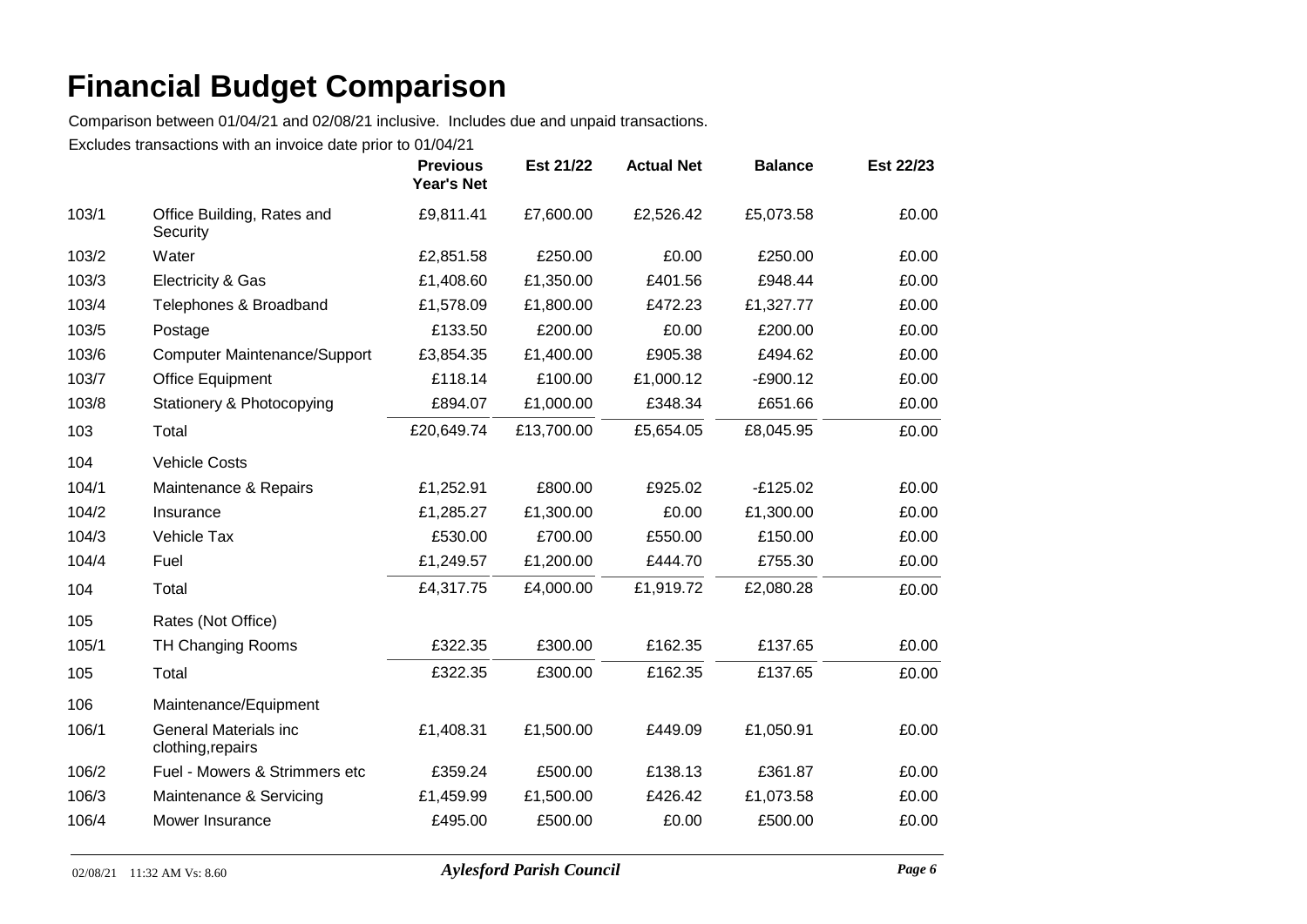Comparison between 01/04/21 and 02/08/21 inclusive. Includes due and unpaid transactions.

|       |                                    | <b>Previous</b><br>Year's Net | Est 21/22   | <b>Actual Net</b> | <b>Balance</b> | Est 22/23 |
|-------|------------------------------------|-------------------------------|-------------|-------------------|----------------|-----------|
| 106   | Total                              | £3,722.54                     | £4,000.00   | £1,013.64         | £2,986.36      | £0.00     |
| 107   | Donations                          |                               |             |                   |                |           |
| 107/1 | Section 137                        | £5,774.00                     | £3,000.00   | £1,400.00         | £1,600.00      | £0.00     |
| 107   | Total                              | £5,774.00                     | £3,000.00   | £1,400.00         | £1,600.00      | £0.00     |
| 108   | <b>Building Structural Repairs</b> |                               |             |                   |                |           |
| 108/1 | <b>Tunbury Hall Changing Rooms</b> | £0.00                         | £300.00     | £0.00             | £300.00        | £0.00     |
| 108   | Total                              | £0.00                         | £300.00     | £0.00             | £300.00        | £0.00     |
| 109   | <b>CCTV Running Costs</b>          | £520.00                       | £700.00     | £520.00           | £180.00        | £0.00     |
| 110   | Miscellaneous/Contingency          | £5,257.91                     | £3,000.00   | £215.81           | £2,784.19      | £0.00     |
| 111   | <b>Election Fees</b>               | £0.00                         | £0.00       | £0.00             | £0.00          | £0.00     |
| 112   | Security                           | £347.33                       | £0.00       | £0.00             | £0.00          | £0.00     |
| 113   | <b>GM Insurance Purchase</b>       | £0.00                         | £0.00       | £0.00             | £0.00          | £0.00     |
| 114   | Eccles Car Park Lease              | £0.00                         | £2,000.00   | £0.00             | £2,000.00      | £0.00     |
|       | <b>Total Expenditure</b>           | £161,545.50                   | £152,900.00 | £48,266.69        | £104,633.31    | £0.00     |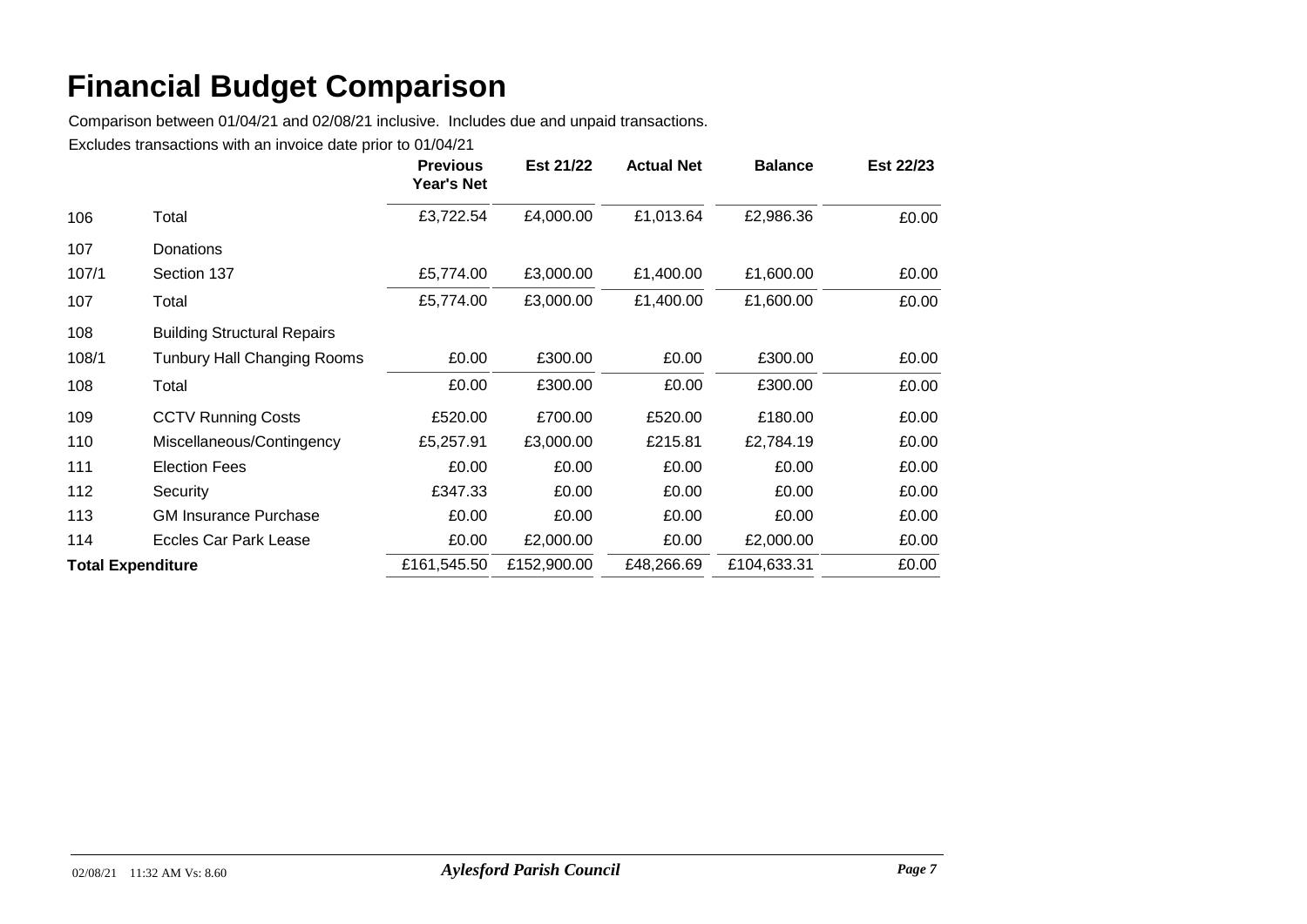Comparison between 01/04/21 and 02/08/21 inclusive. Includes due and unpaid transactions.

|                |                                                  | <b>Previous</b><br><b>Year's Net</b> | Est 21/22  | <b>Actual Net</b> | <b>Balance</b> | Est 22/23 |
|----------------|--------------------------------------------------|--------------------------------------|------------|-------------------|----------------|-----------|
| <b>Income</b>  | <b>Recreation &amp; Amenities</b>                |                                      |            |                   |                |           |
| 1201           | Allotments                                       |                                      |            |                   |                |           |
| 1201/1         | <b>Aylesford Allotments</b>                      | £954.00                              | £1,000.00  | £60.00            | $-E940.00$     | £0.00     |
| 1201/2         | <b>Eccles Allotments</b>                         | £1,107.50                            | £1,200.00  | £0.00             | $-E1,200.00$   | £0.00     |
| 1201/3         | <b>Aylesford Deposits</b>                        | £30.00                               | £0.00      | £0.00             | £0.00          | £0.00     |
| 1201/4         | <b>Eccles Deposits</b>                           | £30.00                               | £0.00      | £0.00             | £0.00          | £0.00     |
| 1201           | Total                                            | £2,121.50                            | £2,200.00  | £60.00            | $-E2,140.00$   | £0.00     |
| 1202<br>1202/1 | <b>Recreation Grounds</b><br>Aylesford (Forstal) |                                      |            |                   |                |           |
| 1202/1/1       | <b>Hire Fees</b>                                 | £700.00                              | £1,000.00  | £0.00             | $-E1,000.00$   | £0.00     |
| 1202/1         | Total                                            | £700.00                              | £1,000.00  | £0.00             | $-E1,000.00$   | £0.00     |
| 1202/2         | Eccles                                           |                                      |            |                   |                |           |
| 1202/2/1       | <b>Hire Fees</b>                                 | £0.00                                | £0.00      | £0.00             | £0.00          | £0.00     |
| 1202/2         | Total                                            | £0.00                                | £0.00      | £0.00             | £0.00          | £0.00     |
| 1202/3         | Ferryfield                                       |                                      |            |                   |                |           |
| 1202/3/1       | <b>Hire Fees</b>                                 | £0.00                                | £0.00      | £0.00             | £0.00          | £0.00     |
| 1202/3         | Total                                            | £0.00                                | £0.00      | £0.00             | £0.00          | £0.00     |
| 1202/4         | Tunbury                                          | £100.00                              | £0.00      | £0.00             | £0.00          | £0.00     |
| 1202/5         | <b>Blue Bell Hill</b>                            |                                      |            |                   |                |           |
| 1202/5/1       | <b>Hire Fees</b>                                 | £0.00                                | £0.00      | £0.00             | £0.00          | £0.00     |
| 1202/5         | Total                                            | £0.00                                | £0.00      | £0.00             | £0.00          | £0.00     |
| 1202           | Total                                            | £800.00                              | £1,000.00  | £0.00             | $-E1,000.00$   | £0.00     |
| 1203           | Precept                                          | £28,800.00                           | £42,000.00 | £21,000.00        | $-E21,000.00$  | £0.00     |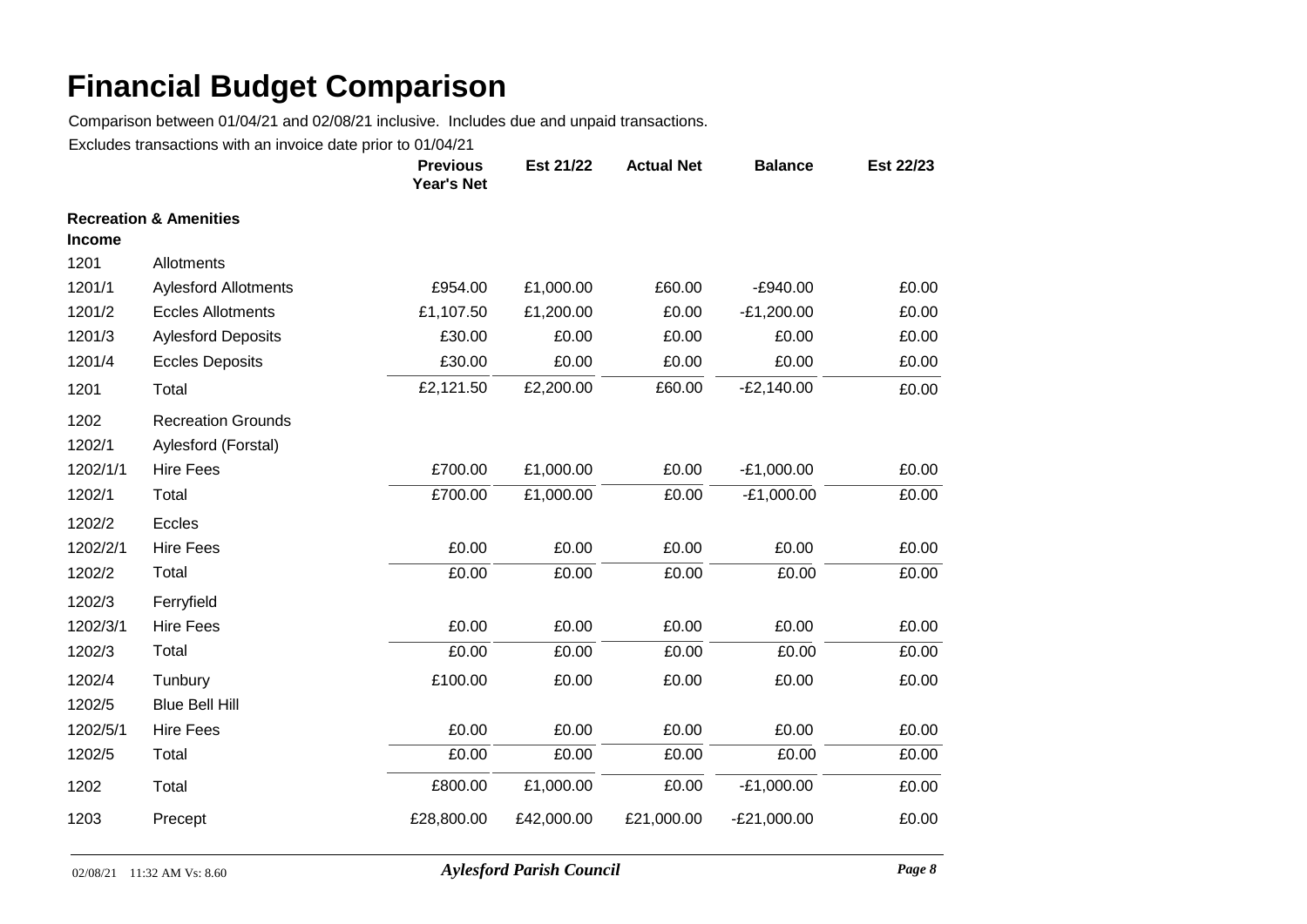Comparison between 01/04/21 and 02/08/21 inclusive. Includes due and unpaid transactions.

|                     |                      | <b>Previous</b><br><b>Year's Net</b> | Est 21/22  | <b>Actual Net</b> | <b>Balance</b> | Est 22/23 |
|---------------------|----------------------|--------------------------------------|------------|-------------------|----------------|-----------|
| 1205                | <b>Miscellaneous</b> | £100.00                              | £0.00      | £0.00             | £0.00          | £0.00     |
| 1206                | Christmas Lights     | £1.000.00                            | £1,000.00  | £0.00             | -£1.000.00     | £0.00     |
| <b>Total Income</b> |                      | £32,821.50                           | £46,200.00 | £21.060.00        | -£25.140.00    | £0.00     |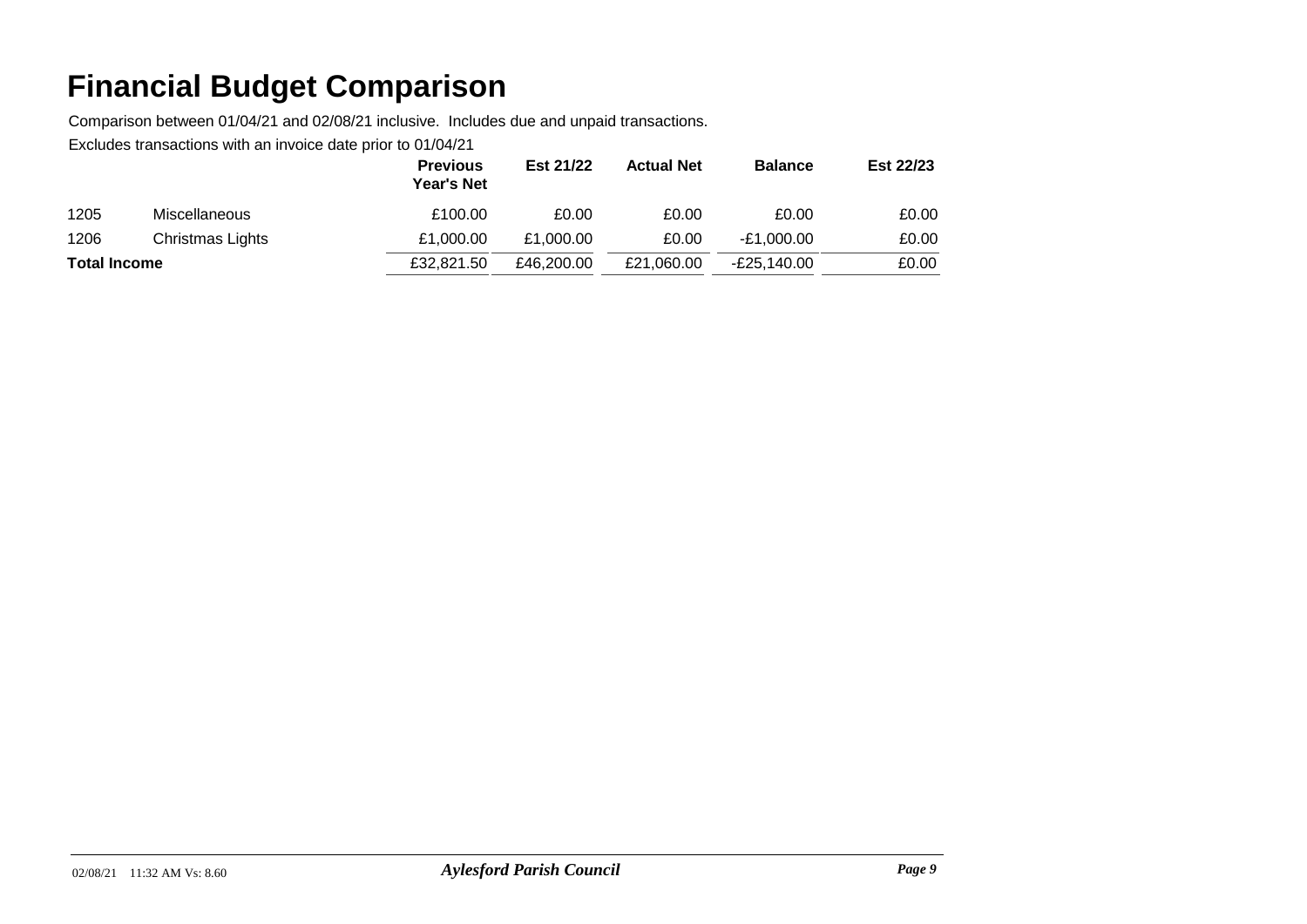Comparison between 01/04/21 and 02/08/21 inclusive. Includes due and unpaid transactions.

|                    |                                                           | <b>Previous</b><br><b>Year's Net</b> | Est 21/22 | <b>Actual Net</b> | <b>Balance</b> | Est 22/23 |
|--------------------|-----------------------------------------------------------|--------------------------------------|-----------|-------------------|----------------|-----------|
| <b>Expenditure</b> |                                                           |                                      |           |                   |                |           |
| 201                | Allotments                                                |                                      |           |                   |                |           |
| 201/1              | <b>Aylesford Allotments</b>                               |                                      |           |                   |                |           |
| 201/1/1            | Water, Rent etc                                           | £0.00                                | £1,200.00 | £82.50            | £1,117.50      | £0.00     |
| 201/1/2            | <b>Contracted Grass Cutting</b>                           | £0.00                                | £1,000.00 | £120.00           | £880.00        | £0.00     |
| 201/1              | Total                                                     | £1,693.98                            | £2,200.00 | £202.50           | £1,997.50      | £0.00     |
| 201/2              | <b>Eccles Allotments</b>                                  |                                      |           |                   |                |           |
| 201/2/1            | Water, Rent etc                                           | £0.00                                | £1,300.00 | £0.00             | £1,300.00      | £0.00     |
| 201/2/2            | <b>Contracted Grass Cutting</b>                           | £0.00                                | £1,200.00 | £120.00           | £1,080.00      | £0.00     |
| 201/2              | Total                                                     | £5,543.49                            | £2,500.00 | £120.00           | £2,380.00      | £0.00     |
| 201/3              | <b>Aylesford Deposit Refunds</b>                          | £0.00                                | £0.00     | £0.00             | £0.00          | £0.00     |
| 201/4              | <b>Eccles Deposit Refunds</b>                             | £0.00                                | £0.00     | £0.00             | £0.00          | £0.00     |
| 201                | Total                                                     | £7,237.47                            | £4,700.00 | £322.50           | £4,377.50      | £0.00     |
| 202                | <b>Recreation Grounds</b>                                 |                                      |           |                   |                |           |
| 202/1              | Aylesford (Forstal)                                       |                                      |           |                   |                |           |
| 202/1/1            | General Maintenance incl play<br>equipment                | £1,106.00                            | £800.00   | £525.00           | £275.00        | £0.00     |
| 202/1/2            | <b>Contracted Grass Maintenance</b>                       | £2,412.01                            | £2,000.00 | £0.00             | £2,000.00      | £0.00     |
| 202/1              | Total                                                     | £3,518.01                            | £2,800.00 | £525.00           | £2,275.00      | £0.00     |
| 202/2              | Eccles                                                    |                                      |           |                   |                |           |
| 202/2/1            | General maintenance incl water,<br>play equipment & clock | £823.50                              | £800.00   | £156.65           | £643.35        | £0.00     |
| 202/2/2            | <b>Contracted Grass maintenance</b>                       | £5,040.83                            | £5,200.00 | £1,095.00         | £4,105.00      | £0.00     |
| 202/2              | Total                                                     | £5,864.33                            | £6,000.00 | £1,251.65         | £4,748.35      | £0.00     |
| 202/3              | Ferryfield                                                |                                      |           |                   |                |           |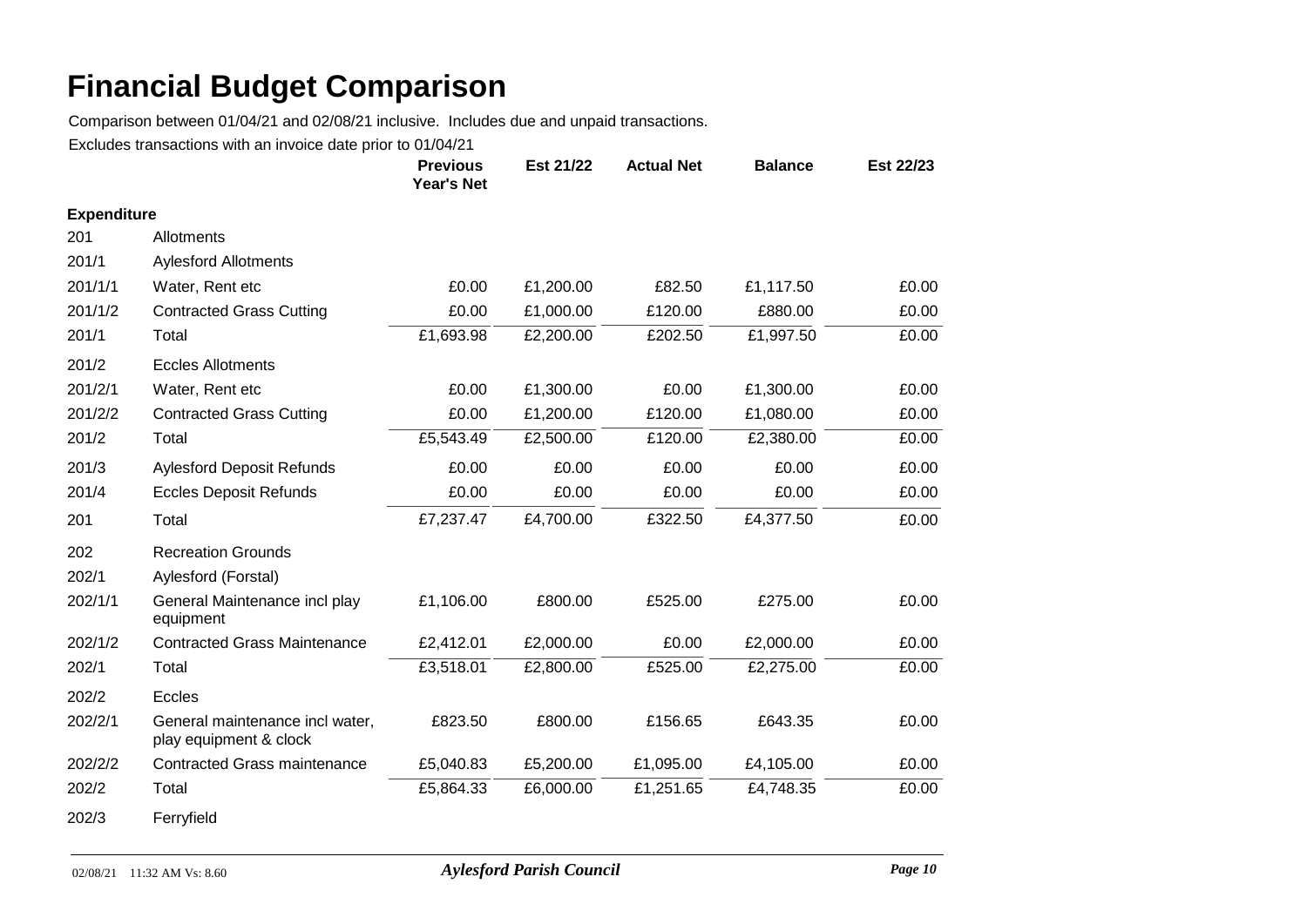Comparison between 01/04/21 and 02/08/21 inclusive. Includes due and unpaid transactions.

|         |                                            | <b>Previous</b><br><b>Year's Net</b> | Est 21/22  | <b>Actual Net</b> | <b>Balance</b> | Est 22/23 |
|---------|--------------------------------------------|--------------------------------------|------------|-------------------|----------------|-----------|
| 202/3/1 | General maintenance incl play<br>equipment | £90.00                               | £500.00    | £45.00            | £455.00        | £0.00     |
| 202/3/2 | <b>Contracted Grass maintenance</b>        | £3,002.20                            | £2,800.00  | £0.00             | £2,800.00      | £0.00     |
| 202/3   | Total                                      | £3,092.20                            | £3,300.00  | £45.00            | £3,255.00      | £0.00     |
| 202/4   | The Hollow                                 |                                      |            |                   |                |           |
| 202/4/1 | General maintenance incl play<br>equipment | £90.00                               | £200.00    | £105.00           | £95.00         | £0.00     |
| 202/4/2 | <b>Contracted Grass maintenance</b>        | £0.00                                | £1,500.00  | £900.00           | £600.00        | £0.00     |
| 202/4   | Total                                      | £90.00                               | £1,700.00  | £1,005.00         | £695.00        | £0.00     |
| 202/5   | Tunbury                                    |                                      |            |                   |                |           |
| 202/5/1 | General maintenance incl play<br>equipment | £611.40                              | £500.00    | £105.00           | £395.00        | £0.00     |
| 202/5/2 | <b>Contracted Grass maintenance</b>        | £1,128.75                            | £1,000.00  | £210.00           | £790.00        | £0.00     |
| 202/5   | Total                                      | £1,740.15                            | £1,500.00  | £315.00           | £1,185.00      | £0.00     |
| 202/6   | Blue Bell Hill & Podkin                    |                                      |            |                   |                |           |
| 202/6/1 | Pond Site General maintenance              | £0.00                                | £0.00      | £0.00             | £0.00          | £0.00     |
| 202/6/2 | Recreation General maintenance             | £0.00                                | £0.00      | £30.00            | $-E30.00$      | £0.00     |
| 202/6/3 | <b>Contracted Grass maintenance</b>        | £332.53                              | £300.00    | £15.00            | £285.00        | £0.00     |
| 202/6/4 | <b>Podkin General Maintenance</b>          | £250.00                              | £300.00    | £45.00            | £255.00        | £0.00     |
| 202/6/5 | <b>Podkin Contracted Maintenance</b>       | £1,500.00                            | £2,000.00  | £0.00             | £2,000.00      | £0.00     |
| 202/6   | Total                                      | £2,082.53                            | £2,600.00  | £90.00            | £2,510.00      | £0.00     |
| 202     | Total                                      | £16,387.22                           | £17,900.00 | £3,231.65         | £14,668.35     | £0.00     |
| 203     | Mill Hall/Rose Cottage                     | £105.00                              | £200.00    | £90.00            | £110.00        | £0.00     |
| 204     | Old Bridge Gardens                         |                                      |            |                   |                |           |
| 204/1   | <b>Contracted Grass maintenance</b>        | £0.00                                | £0.00      | £0.00             | £0.00          | £0.00     |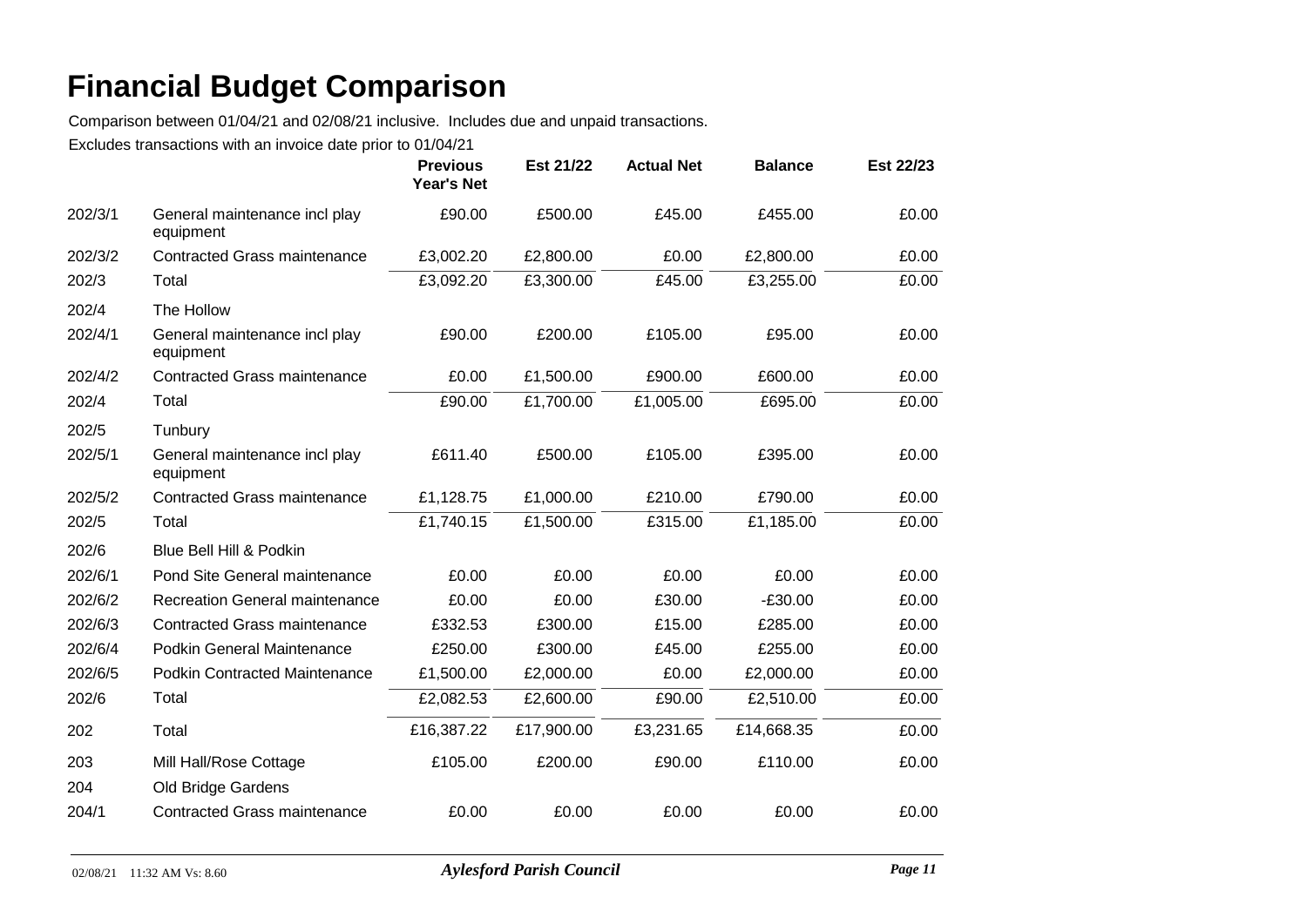Comparison between 01/04/21 and 02/08/21 inclusive. Includes due and unpaid transactions.

|                          |                                  | <b>Previous</b><br><b>Year's Net</b> | Est 21/22  | <b>Actual Net</b> | <b>Balance</b> | Est 22/23 |
|--------------------------|----------------------------------|--------------------------------------|------------|-------------------|----------------|-----------|
| 204/2                    | General maintenance              | £0.00                                | £0.00      | £60.00            | $-E60.00$      | £0.00     |
| 204                      | Total                            | £0.00                                | £0.00      | £60.00            | $-E60.00$      | £0.00     |
| 205                      | St Marks Square                  |                                      |            |                   |                |           |
| 205/1                    | <b>Contractor Hedge Cutting</b>  | £487.06                              | £500.00    | £0.00             | £500.00        | £0.00     |
| 205                      | Total                            | £487.06                              | £500.00    | £0.00             | £500.00        | £0.00     |
| 206                      | <b>Bull Lane path</b>            |                                      |            |                   |                |           |
| 206/1                    | <b>Contracted Hedge Cutting</b>  | £920.72                              | £900.00    | £0.00             | £900.00        | £0.00     |
| 206                      | Total                            | £920.72                              | £900.00    | £0.00             | £900.00        | £0.00     |
| 207                      | Yoakley Land                     | £2,890.00                            | £2,000.00  | £120.00           | £1,880.00      | £0.00     |
| 208                      | <b>TMBC Playscheme</b>           | £0.00                                | £500.00    | £0.00             | £500.00        | £0.00     |
| 209                      | Miscellaneous/Contigency         | £1,681.39                            | £2,000.00  | £1,030.60         | £969.40        | £0.00     |
| 210                      | <b>Special Projects</b>          |                                      |            |                   |                |           |
| 210/1                    | Christmas Lighting               | £6,377.00                            | £5,000.00  | £984.00           | £4,016.00      | £0.00     |
| 210/2                    | <b>Tree Works</b>                | £7,726.00                            | £5,000.00  | £970.00           | £4,030.00      | £0.00     |
| 210/3                    | <b>Grass Enhancement Schemes</b> | £2,112.76                            | £2,500.00  | £0.00             | £2,500.00      | £0.00     |
| 210                      | Total                            | £16,215.76                           | £12,500.00 | £1,954.00         | £10,546.00     | £0.00     |
| <b>Total Expenditure</b> |                                  | £45,924.62                           | £41,200.00 | £6,808.75         | £34,391.25     | £0.00     |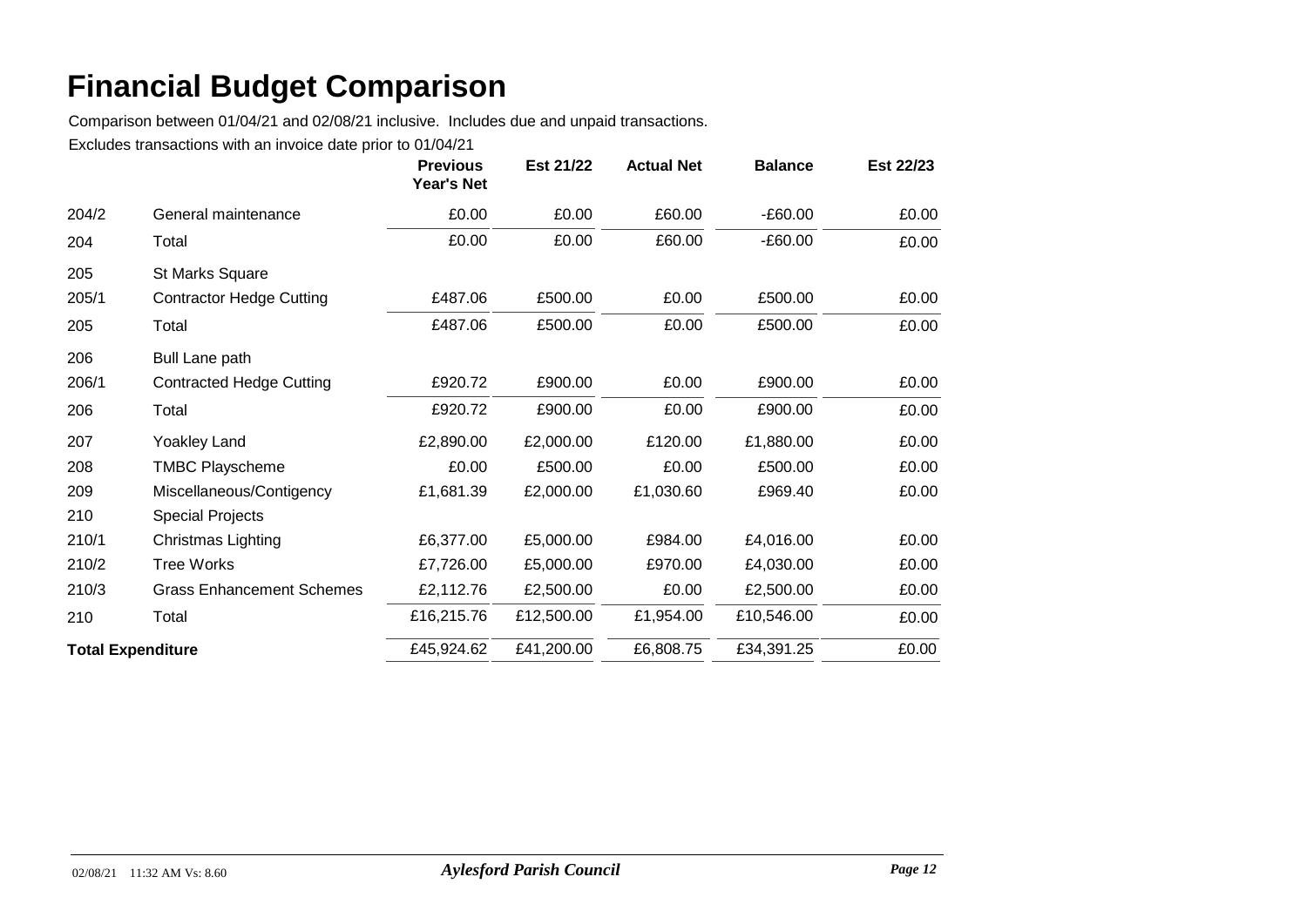Comparison between 01/04/21 and 02/08/21 inclusive. Includes due and unpaid transactions.

|                     |                                | <b>Previous</b><br><b>Year's Net</b> | Est 21/22  | <b>Actual Net</b> | <b>Balance</b> | Est 22/23 |
|---------------------|--------------------------------|--------------------------------------|------------|-------------------|----------------|-----------|
| <b>Income</b>       | <b>Footways &amp; Lighting</b> |                                      |            |                   |                |           |
| 1301                | Precept                        | £9,500.00                            | £10,800,00 | £5.400.00         | $-E5.400.00$   | £0.00     |
| 1303                | Miscellaneous                  | £0.00                                | £0.00      | £0.00             | £0.00          | £0.00     |
| <b>Total Income</b> |                                | £9,500.00                            | £10,800.00 | £5.400.00         | $-E5.400.00$   | £0.00     |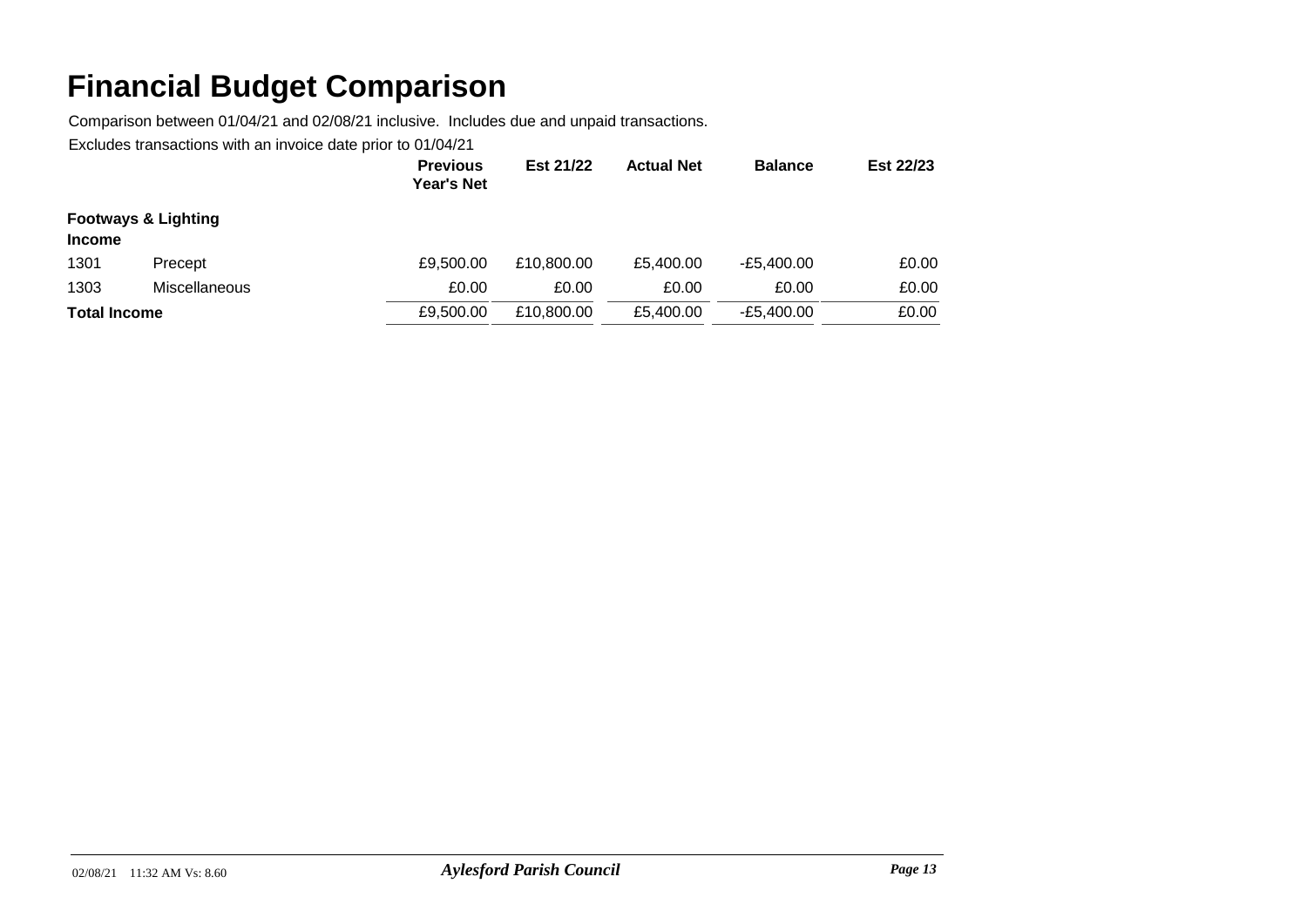Comparison between 01/04/21 and 02/08/21 inclusive. Includes due and unpaid transactions.

|                          |                               | <b>Previous</b><br>Year's Net | Est 21/22  | <b>Actual Net</b> | <b>Balance</b> | Est 22/23 |
|--------------------------|-------------------------------|-------------------------------|------------|-------------------|----------------|-----------|
| <b>Expenditure</b>       |                               |                               |            |                   |                |           |
| 301                      | Footway Lighting              |                               |            |                   |                |           |
| 301/1                    | <b>Street Lighting Energy</b> | £3,628.64                     | £3,600.00  | £1,196.78         | £2,403.22      | £0.00     |
| 301/2                    | Non routine repairs           | £5,833.75                     | £2,500.00  | £537.42           | £1,962.58      | £0.00     |
| 301/3                    | Maintenance Contract          | £4,141.34                     | £4,100.00  | £2,070.67         | £2,029.33      | £0.00     |
| 301                      | Total                         | £13,603.73                    | £10,200.00 | £3,804.87         | £6,395.13      | £0.00     |
| 302                      | Floodlighting                 |                               |            |                   |                |           |
| 302/1                    | Church Tower                  | £404.00                       | £400.00    | £0.00             | £400.00        | £0.00     |
| 302                      | Total                         | £404.00                       | £400.00    | £0.00             | £400.00        | £0.00     |
| 303                      | <b>Flower Baskets</b>         | £202.67                       | £200.00    | £201.68           | $-£1.68$       | £0.00     |
| 304                      | Contingency/Misc              | £0.00                         | £0.00      | £0.00             | £0.00          | £0.00     |
| <b>Total Expenditure</b> |                               | £14,210.40                    | £10,800.00 | £4,006.55         | £6,793.45      | £0.00     |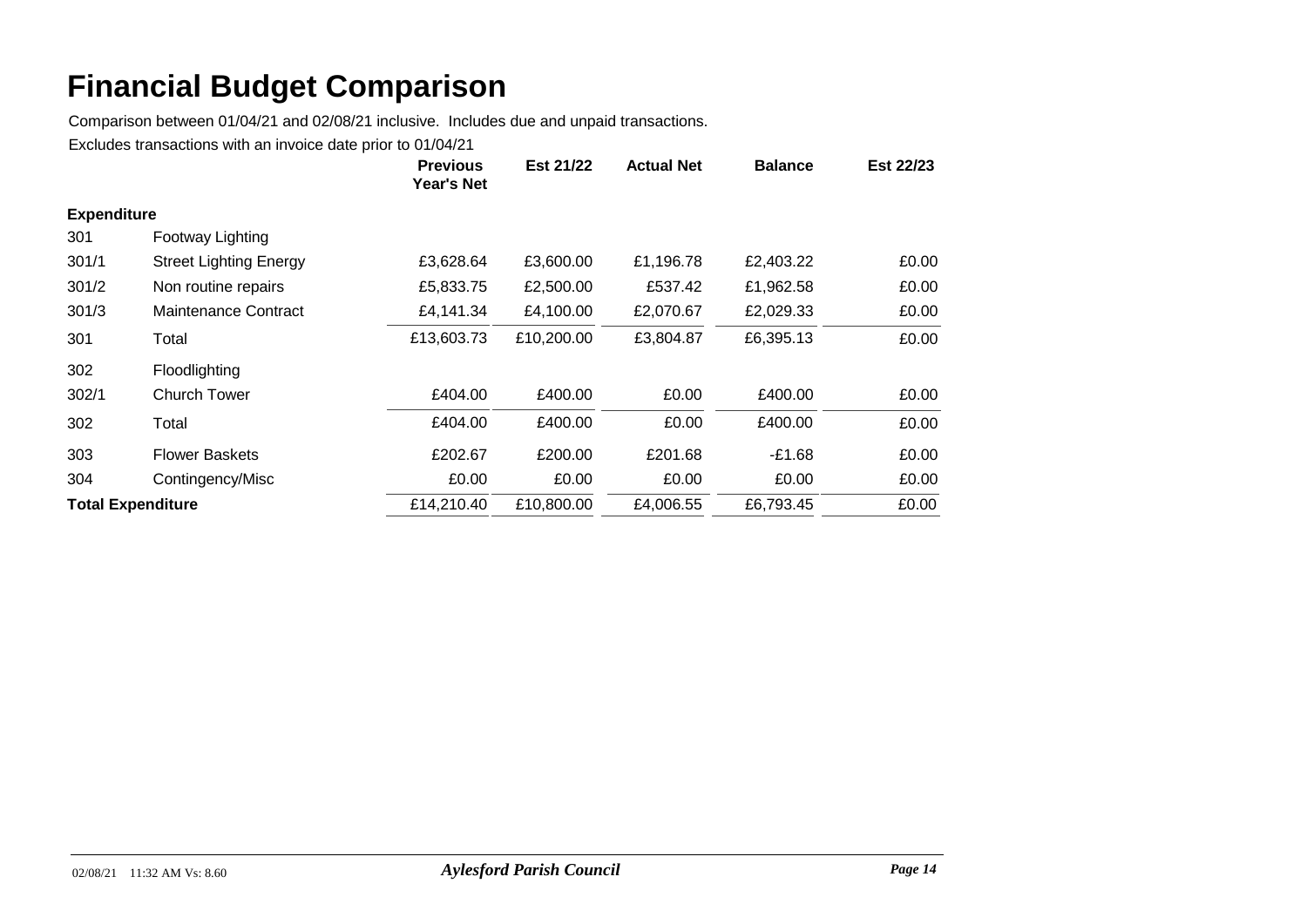Comparison between 01/04/21 and 02/08/21 inclusive. Includes due and unpaid transactions.

|                       |                      | <b>Previous</b><br>Year's Net | Est 21/22  | <b>Actual Net</b> | <b>Balance</b> | Est 22/23 |
|-----------------------|----------------------|-------------------------------|------------|-------------------|----------------|-----------|
| <b>Burial Grounds</b> |                      |                               |            |                   |                |           |
| <b>Income</b>         |                      |                               |            |                   |                |           |
| 1401                  | Cemetery/Churchyard  |                               |            |                   |                |           |
| 1401/1                | <b>Cemetery Fees</b> | £25,790.00                    | £19,200.00 | £3.400.00         | $-E15,800.00$  | £0.00     |
| 1401                  | Total                | £25,790.00                    | £19,200.00 | £3.400.00         | -£15,800.00    | £0.00     |
| 1403                  | Precept              | £0.00                         | £0.00      | £0.00             | £0.00          | £0.00     |
| <b>Total Income</b>   |                      | £25,790.00                    | £19,200.00 | £3,400.00         | $-E15,800.00$  | £0.00     |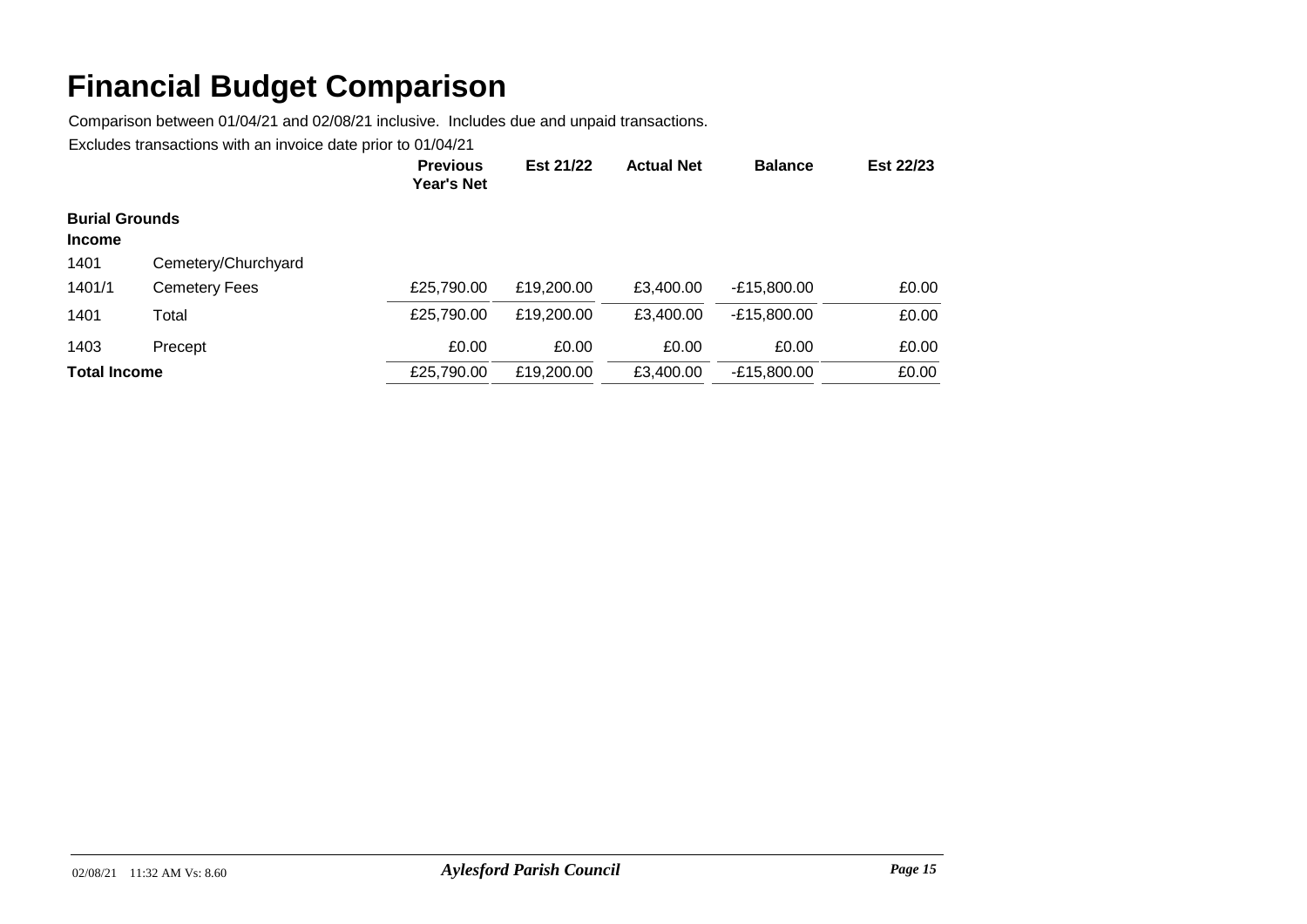Comparison between 01/04/21 and 02/08/21 inclusive. Includes due and unpaid transactions.

|                          |                            | <b>Previous</b><br><b>Year's Net</b> | Est 21/22  | <b>Actual Net</b> | <b>Balance</b> | Est 22/23 |
|--------------------------|----------------------------|--------------------------------------|------------|-------------------|----------------|-----------|
| <b>Expenditure</b>       |                            |                                      |            |                   |                |           |
| 401                      | Cemetery                   |                                      |            |                   |                |           |
| 401/1                    | General Maintenance        | £9,525.72                            | £11,000.00 | £2,823.47         | £8,176.53      | £0.00     |
| 401/2                    | <b>General Rates</b>       | £1,990.65                            | £1,200.00  | £0.00             | £1,200.00      | £0.00     |
| 401/3                    | Water Rates                | £75.24                               | £100.00    | £12.54            | £87.46         | £0.00     |
| 401/4                    | Gatekeeper                 | £1,282.75                            | £1,300.00  | £244.00           | £1,056.00      | £0.00     |
| 401/5                    | <b>Trade Refuse</b>        | £1,582.80                            | £1,600.00  | £532.50           | £1,067.50      | £0.00     |
| 401/6                    | Contract maintenance       | £3,920.00                            | £4,000.00  | £1,960.00         | £2,040.00      | £0.00     |
| 401                      | Total                      | £18,377.16                           | £19,200.00 | £5,572.51         | £13,627.49     | £0.00     |
| 402                      | Churchyard                 |                                      |            |                   |                |           |
| 402/1                    | <b>General Maintenance</b> | £50.00                               | £0.00      | £0.00             | £0.00          | £0.00     |
| 402                      | Total                      | £50.00                               | £0.00      | £0.00             | £0.00          | £0.00     |
| <b>Total Expenditure</b> |                            | £18,427.16                           | £19,200.00 | £5,572.51         | £13,627.49     | £0.00     |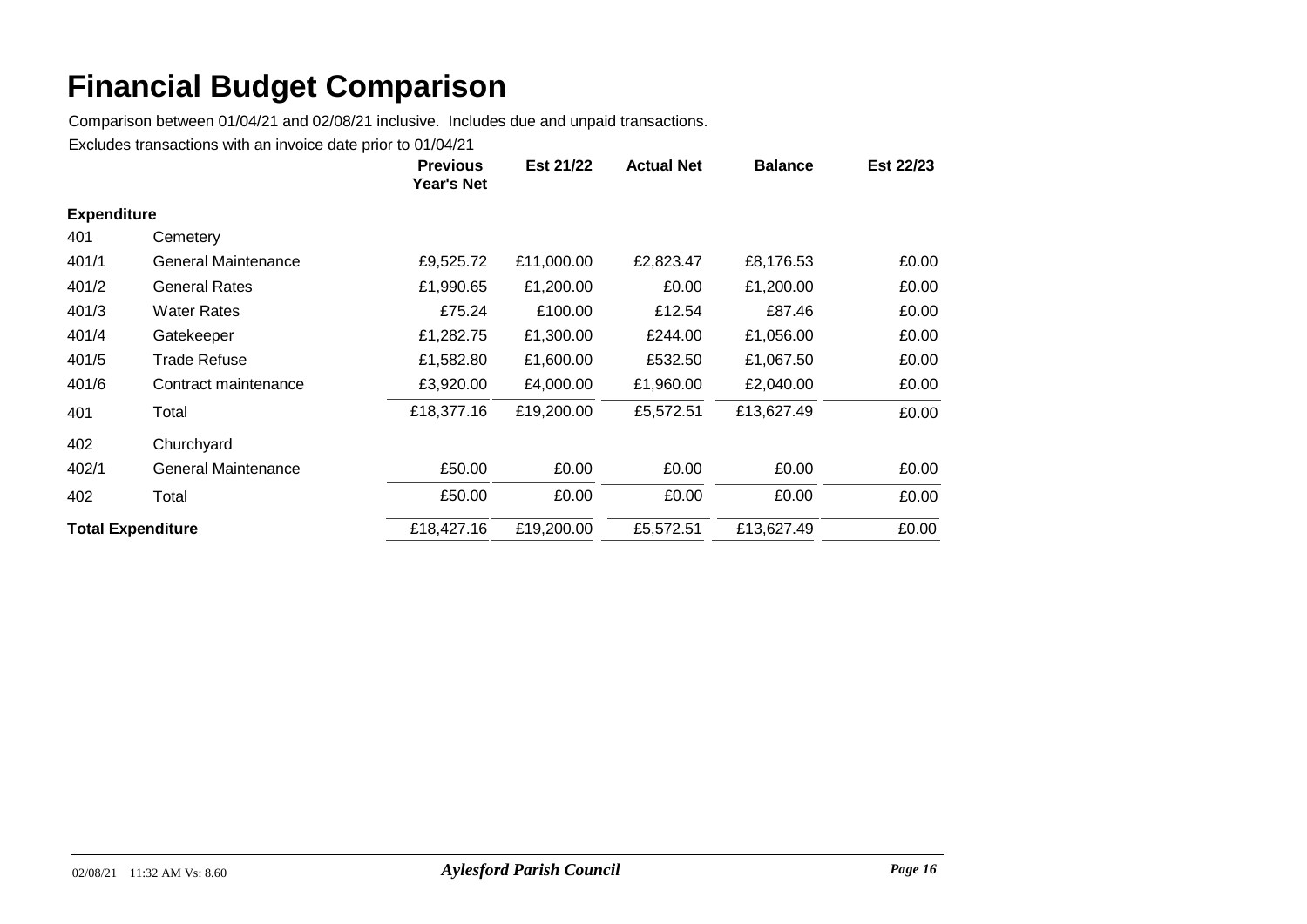Comparison between 01/04/21 and 02/08/21 inclusive. Includes due and unpaid transactions.

|                           |                                            | <b>Previous</b><br>Year's Net | Est 21/22   | <b>Actual Net</b> | <b>Balance</b> | Est 22/23 |
|---------------------------|--------------------------------------------|-------------------------------|-------------|-------------------|----------------|-----------|
| <b>Earmarked Reserves</b> |                                            |                               |             |                   |                |           |
| <b>Expenditure</b>        |                                            |                               |             |                   |                |           |
| 601                       | Loans Fund                                 | £0.00                         | £0.00       | £0.00             | £0.00          | £0.00     |
| 602                       | Special Projects Total                     |                               |             |                   |                |           |
| 602/1                     | <b>Special Projects</b>                    | £5,513.87                     | £35,455.00  | £0.00             | £35,455.00     | £0.00     |
| 602/2                     | Office Drainage                            | £12,733.00                    | £0.00       | £0.00             | £0.00          | £0.00     |
| 602/3                     | <b>Fostal Play Surfacing</b>               |                               |             |                   |                |           |
| 602/3/1                   | <b>Forstal Allotments Water Pipe</b>       | £2,892.19                     | £0.00       | £0.00             | £0.00          | £0.00     |
| 602/3/2                   | <b>Forstal Play Surfacing</b>              | £0.00                         | £27,000.00  | £0.00             | £27,000.00     | £0.00     |
| 602/3                     | Total                                      | £2,892.19                     | £27,000.00  | £0.00             | £27,000.00     | £0.00     |
| 602/4                     | Forstal Water Main Pipe to Office          | £3,225.00                     | £0.00       | £0.00             | £0.00          | £0.00     |
| 602                       | Total                                      | £24,364.06                    | £62,455.00  | £0.00             | £62,455.00     | £0.00     |
| 603                       | <b>Cemetery Extension</b>                  | £0.00                         | £0.00       | £0.00             | £0.00          | £0.00     |
| 604                       | <b>Contingency Fund</b>                    | £0.00                         | £100,000.00 | £0.00             | £100,000.00    | £0.00     |
| 605                       | <b>Playground Repairs Fund</b>             | £2,640.04                     | £18,900.00  | £831.71           | £18,068.29     | £0.00     |
| 606                       | Vehicle Renewal Fund                       | £0.00                         | £18,000.00  | £0.00             | £18,000.00     | £0.00     |
| 607                       | <b>Grounds Maintenance Renewal</b><br>Fund |                               |             |                   |                |           |
| 607/1                     | Large Purchases                            | £0.00                         | £16,500.00  | £0.00             | £16,500.00     | £0.00     |
| 607/2                     | <b>Small Purchases</b>                     | £925.41                       | £2,500.00   | £1,055.00         | £1,445.00      | £0.00     |
| 607                       | Total                                      | £925.41                       | £19,000.00  | £1,055.00         | £17,945.00     | £0.00     |
| 608                       | <b>Village Hall Grants</b>                 |                               |             |                   |                |           |
| 608/1                     | <b>AVCC</b>                                | £0.00                         | £6,000.00   | £4,628.55         | £1,371.45      | £0.00     |
| 608/2                     | <b>Tunbury Hall</b>                        | £683.76                       | £3,852.99   | £235.94           | £3,617.05      | £0.00     |
| 608/3                     | <b>Blue Bell Hill</b>                      | £1,496.58                     | £2,836.15   | £191.28           | £2,644.87      | £0.00     |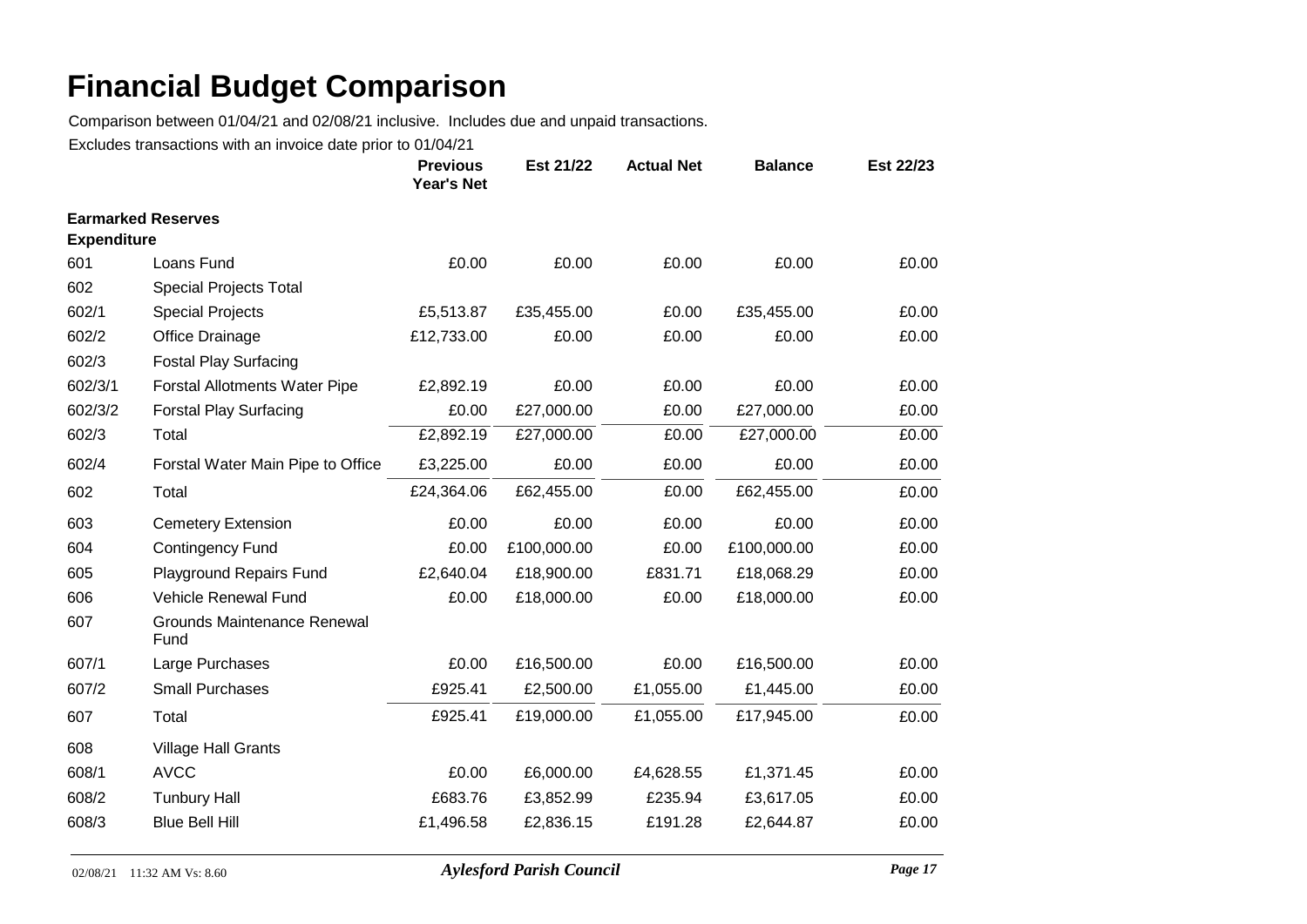Comparison between 01/04/21 and 02/08/21 inclusive. Includes due and unpaid transactions.

|        |                                   | <b>Previous</b><br>Year's Net | Est 21/22  | <b>Actual Net</b> | <b>Balance</b> | Est 22/23 |
|--------|-----------------------------------|-------------------------------|------------|-------------------|----------------|-----------|
| 608/4  | St Alban's Church                 | £637.41                       | £5,362.59  | £0.00             | £5,362.59      | £0.00     |
| 608/5  | Walderslade Baptist Church        | £2,000.00                     | £2,000.00  | £336.00           | £1,664.00      | £0.00     |
| 608/6  | <b>Eccles Church</b>              | £0.00                         | £4,000.00  | £0.00             | £4,000.00      | £0.00     |
| 608/7  | <b>Brassey Centre</b>             | £2,000.00                     | £2,000.00  | £0.00             | £2,000.00      | £0.00     |
| 608    | Total                             | £6,817.75                     | £26,051.73 | £5,391.77         | £20,659.96     | £0.00     |
| 609    | Member's Micro Grant's- S:137     |                               |            |                   |                |           |
| 609/1  | Micro Grant - Cllr Fuller         | £0.00                         | £200.00    | £0.00             | £200.00        | £0.00     |
| 609/2  | Micro Grant -                     | £13.89                        | £400.00    | £0.00             | £400.00        | £0.00     |
| 609/3  | Micro Grant - Cllr Winnett        | £106.54                       | £400.00    | £0.00             | £400.00        | £0.00     |
| 609/4  | Micro Grant - Cllr Wright         | £144.04                       | £400.00    | £0.00             | £400.00        | £0.00     |
| 609/5  | Micro Grant - Cllr Oyewusi        | £80.17                        | £391.19    | £0.00             | £391.19        | £0.00     |
| 609/6  | Micro Grant - Cllr Sullivan       | £87.90                        | £400.00    | £27.95            | £372.05        | £0.00     |
| 609/7  | Micro Grant - Cllr Smith          | £76.76                        | £400.00    | £27.95            | £372.05        | £0.00     |
| 609/8  | Micro Grant - Cllr Gledhill       | £114.28                       | £400.00    | £0.00             | £400.00        | £0.00     |
| 609/9  | Micro Grant - Cllr Base           | £74.73                        | £400.00    | £0.00             | £400.00        | £0.00     |
| 609/10 | Micro Grant - Cllr Rillie         | £137.60                       | £400.00    | £20.00            | £380.00        | £0.00     |
| 609/11 | Micro Grant - Cllr Balcombe       | £137.59                       | £400.00    | £20.00            | £380.00        | £0.00     |
| 609/12 | Micro Grant - Cllr Mrs Gadd       | £137.59                       | £372.48    | £20.00            | £352.48        | £0.00     |
| 609/13 | Micro Grant - Cllr Williams       | £77.87                        | £400.00    | £20.00            | £380.00        | £0.00     |
| 609/14 | Micro Grant - Cllr Mrs Papagno    | £77.87                        | £400.00    | £0.00             | £400.00        | £0.00     |
| 609/15 | Micro Grant - Cllr Mrs Dorrington | £77.87                        | £400.00    | £0.00             | £400.00        | £0.00     |
| 609/16 | Micro Grant - Cllr Walker         | £137.58                       | £400.00    | £20.00            | £380.00        | £0.00     |
| 609/17 | Micro Grant - Cllr Hammond        | £37.22                        | £400.00    | £0.00             | £400.00        | £0.00     |
| 609/18 | Micro Grant - Cllr Shelley        | £194.43                       | £200.00    | £0.00             | £200.00        | £0.00     |
| 609/19 | Micro Grant - Cllr Ludlow         | £62.87                        | £400.00    | £0.00             | £400.00        | £0.00     |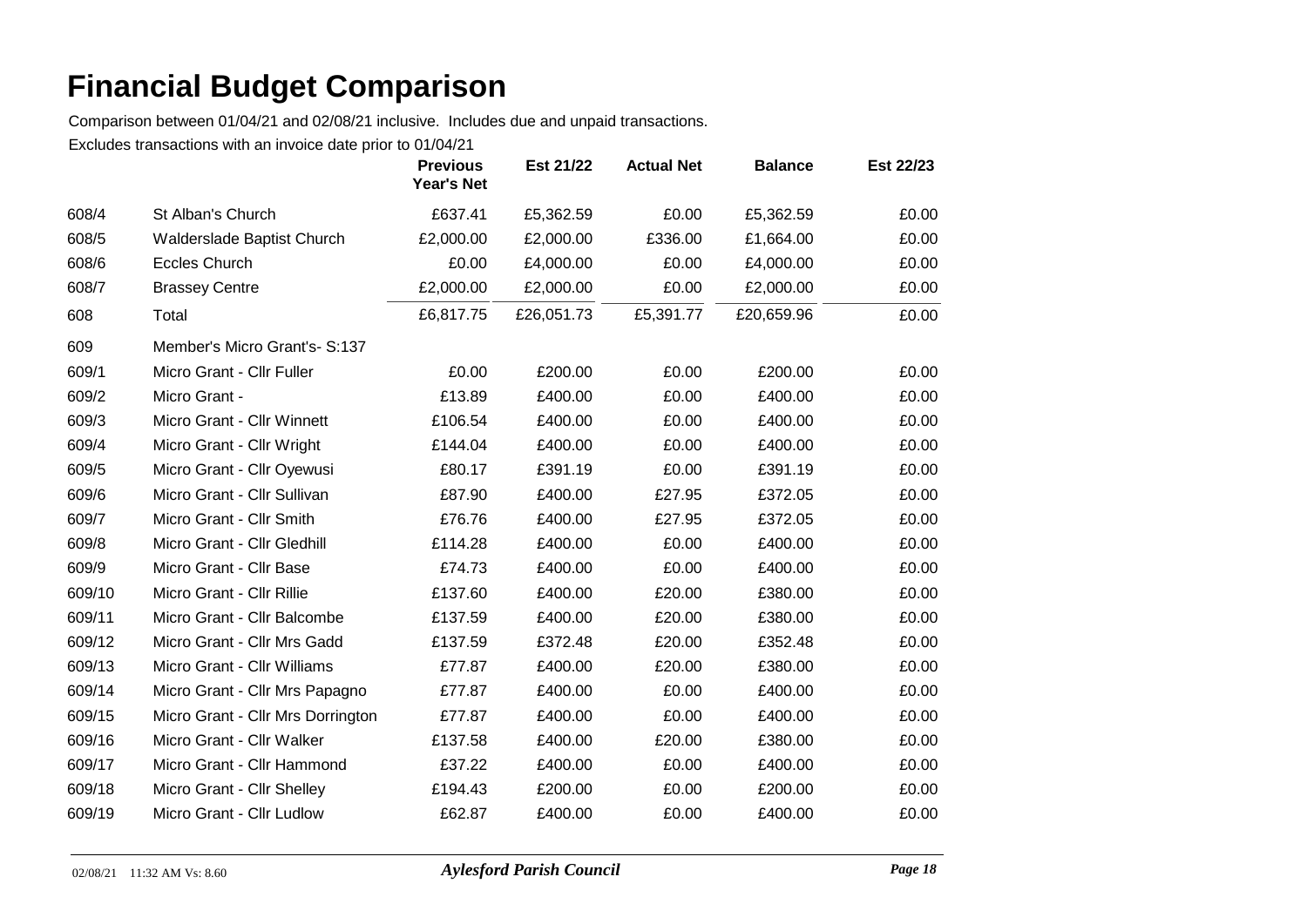Comparison between 01/04/21 and 02/08/21 inclusive. Includes due and unpaid transactions.

|                          |                                                            | <b>Previous</b><br><b>Year's Net</b> | Est 21/22   | <b>Actual Net</b> | <b>Balance</b> | Est 22/23 |
|--------------------------|------------------------------------------------------------|--------------------------------------|-------------|-------------------|----------------|-----------|
| 609/20                   | Micro Grant - Cllr Beadle                                  | £62.47                               | £400.00     | £0.00             | £400.00        | £0.00     |
| 609                      | Total                                                      | £1,839.27                            | £7,563.67   | £155.90           | £7,407.77      | £0.00     |
| 610                      | <b>Street Lighting Projects</b>                            | £0.00                                | £0.00       | £0.00             | £0.00          | £0.00     |
| 611                      | <b>Aylesford High Street</b><br><b>Improvement Project</b> | £0.00                                | £0.00       | £0.00             | £0.00          | £0.00     |
| 613                      | <b>Medway Towpath Scheme</b><br>Contribution               | £0.00                                | £0.00       | £0.00             | £0.00          | £0.00     |
| 614                      | Yoakley Land Managemnt Plan                                | £0.00                                | £0.00       | £0.00             | £0.00          | £0.00     |
| 616                      | Podkin Meadow Improvements                                 | £0.00                                | £0.00       | £0.00             | £0.00          | £0.00     |
| 617                      | Non Transfer of VH+Micro<br>Grants                         |                                      |             |                   |                |           |
| 617/1                    | <b>Eccles</b>                                              | £0.00                                | £0.00       | £0.00             | £0.00          | £0.00     |
| 617/2                    | <b>AVCC</b>                                                | £0.00                                | £0.00       | £0.00             | £0.00          | £0.00     |
| 617                      | Total                                                      | £0.00                                | £0.00       | £0.00             | £0.00          | £0.00     |
| <b>Total Expenditure</b> |                                                            | £36,586.53                           | £251,970.40 | £7,434.38         | £244,536.02    | £0.00     |